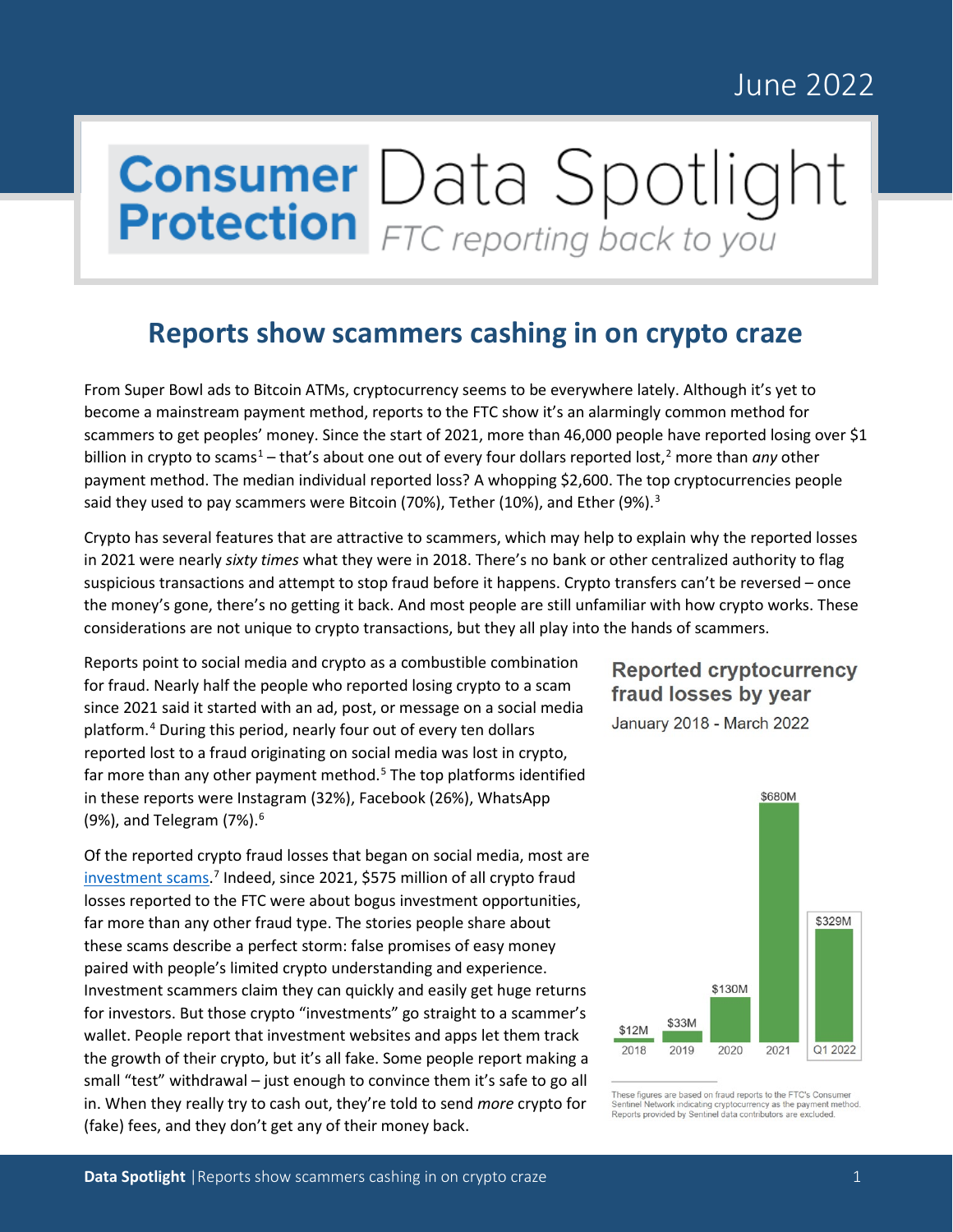## **Consumer** Data Spotlight

[Romance scams](https://consumer.ftc.gov/articles/what-you-need-know-about-romance-scams) are a distant second to investment scams, with \$185 million in reported cryptocurrency losses since 2021 – that's nearly one in every three dollars reported lost to a romance scam during this period.<sup>[8](#page-2-7)</sup> And many have an investment twist too. These keyboard Casanovas reportedly dazzle people with their supposed wealth and sophistication. Before long, they casually offer tips on getting started with crypto investing and help with making investments. People who take them up on the offer report that what they really got was a tutorial on sending crypto to a scammer. The median individual reported crypto loss to romance scammers is an astounding \$10,000.

[Business and government impersonation scams](https://consumer.ftc.gov/features/imposter-scams) are next with \$133 million in reported crypto losses since 2021. These scams can start with a text about a supposedly unauthorized Amazon purchase, or an alarming online pop-up made to look like a security alert from Microsoft. From there, people are reportedly told the fraud is extensive and their money is at risk. The scammers may even get the "bank" on the line to back up the story. (Pro tip: it's not the bank.) In another twist, scammers impersonating border patrol agents have reportedly told

Top frauds by reported cryptocurrency losses January 2021 - March 2022



These figures are based on fraud reports to the FTC's Consumer Sentinel Network indicating cryptocurrency as the payment method. The investment related fraud category includes the following fraud subcategories: art, gems and rare coin investments, investment seminars and advice, stocks and commodity futures trading, and miscellaneous investments. Reports provided by Sentinel data contributors are excluded

people their accounts will be frozen as part of a drug trafficking investigation. These scammers tell people the only way to protect their money is to put it in crypto: people report that these "agents" direct them to take out cash and feed it into a crypto ATM. The "agent" then sends a QR code and says to hold it up to the ATM camera. But that QR code is embedded with the scammer's wallet address. Once the machine scans it, their cash is gone.

People ages 20 to 49 were more than *three times* as likely as older age groups to have reported losing cryptocurrency to a scammer.<sup>[9](#page-2-8)</sup>

Reports point to people in their 30s as the hardest hit – 35% of their reported fraud losses since 2021 were in cryptocurrency.[10](#page-2-9) But median individual reported losses have tended to increase with age, topping out at \$[11](#page-2-10),708 for people in their 70s. $^{11}$ 

Here are some things to know to steer clear of a crypto con:

- **Only scammers will guarantee profits or big returns.** No cryptocurrency investment is ever guaranteed to make money, let alone big money.
- **Nobody legit will require you to buy cryptocurrency.** Not to sort out a problem, not to protect your money. That's a scam.
- **Never mix online dating and investment advice**. If a new love interest wants to show you how to invest in crypto, or asks you to send them crypto, that's a scam.

To learn more about cryptocurrency scams – and how to spot and avoid scams generally – visit [ftc.gov/cryptocurrency](https://consumer.ftc.gov/articles/what-know-about-cryptocurrency-scams) and [ftc.gov/scams.](https://consumer.ftc.gov/scams) Report scams to the FTC at [ReportFraud.ftc.gov.](http://www.reportfraud.ftc.gov/)

The FTC uses reports from the public to investigate and stop fraud, for consumer education and outreach, and for analyses like this. File your fraud report at [ReportFraud.ftc.gov.](http://www.reportfraud.ftc.gov/) To explore Sentinel data, visi[t FTC.gov/exploredata.](http://www.ftc.gov/exploredata)